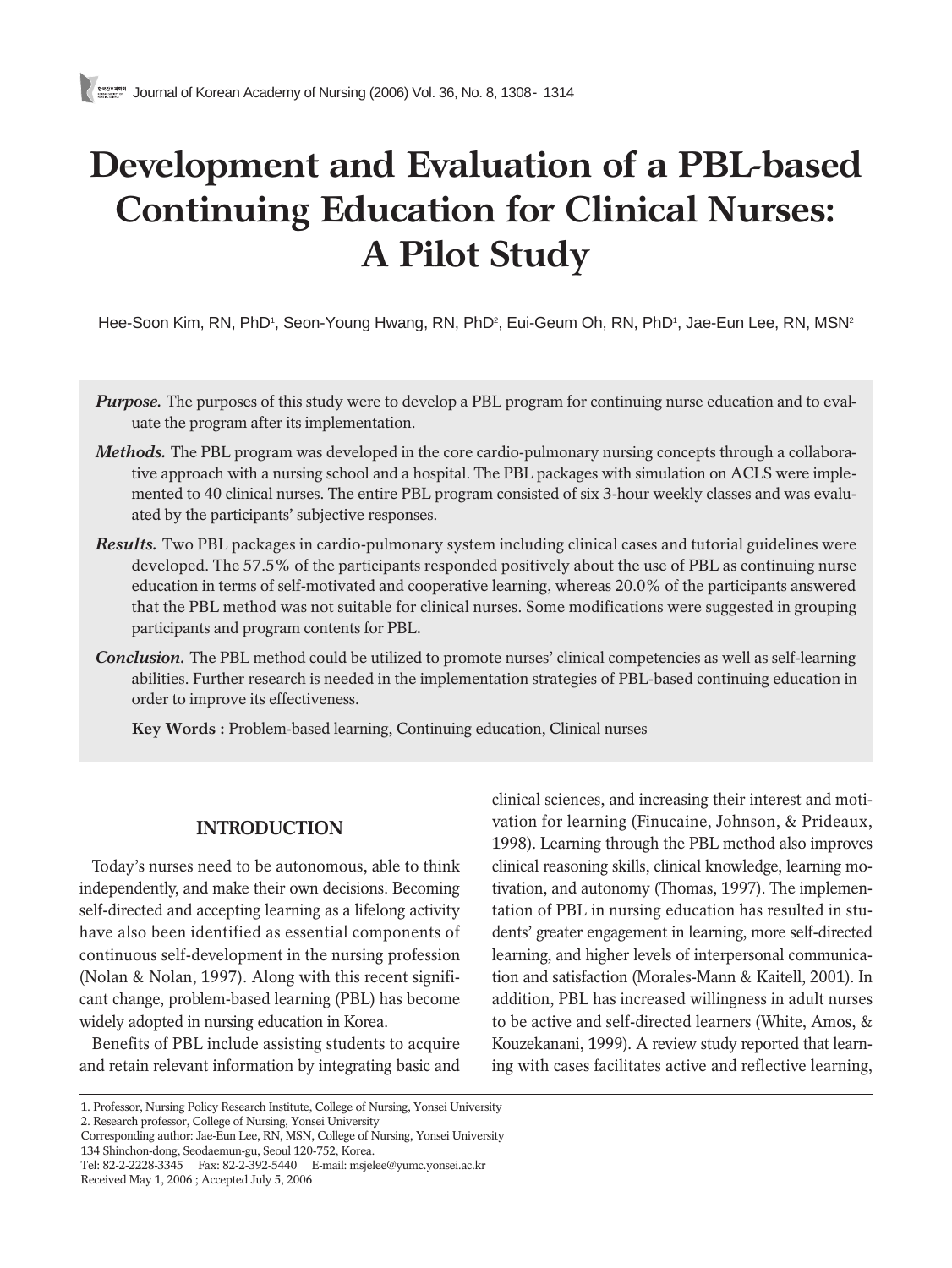and results in the development of critical thinking and effective problem-solving skills that are required to be self-directed lifelong learners (Tomey, 2003).

Although many studies reported the outcomes of PBL in student education, fewer studies described the use of PBL in continuing education for nurses. Peterson, Hakendorf, and Guscott (1999) adopted a PBL approach to nurse continuing education through a 3-day workshop and reported that it was an effective approach for introducing nurses to guidelines on aged care and for developing their skills in applying this information in contextual and holistic situations. They reported that the use of journal writing encouraged critical thinking and reflective practice. The PBL approach was also suitable for an in-service educational strategy among nurses working in a multicultural community (Blackford & Street, 1999).

Continuing nurse education is a planned educational activity for professional development. It includes recent nursing theories, information, and more advanced nursing care skills for nurses to cope with the rapidly changing health care system and to acquire maximal nursing practice abilities. Rapid changes of modern medical information and technology, the existing gaps between school education and nursing practice, and the expanded role of nurses increase the importance of continuing educations for nurses (Kim et al., 1996). However, some critical issues of current mass continuing education for nurses in Korea included that the educational programs are not taking into account individual nurses' educational needs and learning abilities (Kim & Kim, 2000). In addition, inappropriate teaching methods arise as controversial points from the previous approaches as well as the inappropriate time management and location (Korean Nurses Association, 2000).

To solve these issues, nursing researchers developed web-based continuing nurse education programs focusing on special areas; 'transfusion therapy' and 'medical law' (Park, Cho, & Kim, 1998), and 'emergency nursing' and 'medical fee management' (Kim, 2001). However, web-based education has a weakness that limits sharing and reflecting their clinical experiences in group works.

Nursing competency requires a cognitive ability that includes problem solving, decision-making, and clinical judgment. Although the usefulness of PBL that stimulates the cognitive ability has been emphasized within the health care and education systems in recent years, it has been seldom utilized in a continuing education program for clinical nurses. Furthermore, there is little collaboration of schools and clinical practice settings in continuing education. Therefore, it will be worthwhile to explore the possibility of the use of PBL as a continuing nurse education with a collaborative approach. The purposes of this study were to develop a PBL program for continuing nurse education and to evaluate the program after its implementation.

## **METHODS**

## *Research design*

This pilot study was a pre-experimental study with one-group posttest design. PBL-based continuing nurse education program was developed and evaluated by the written responses of the participants after its implementation.

### *Development of the PBL program and pilot test*

PBL packages were developed by a collaborative approach between nursing faculties in a university and clinical nursing leaders in an affiliated hospital from August to December, 2005. Initially, the need of PBL education was identified in a collaborative workshop between nurse representatives and nursing school faculties. During the workshop, the educational topics emerged into two clinical areas of the cardiac and respiratory care as core nursing concepts. The program development team consisted of four head nurses in the hospital and three nursing professors in the university who were the experts in a cardio-pulmonary care. Introduction and objectives of PBL, and the role as a facilitator were explained to the head nurses through the first team meeting. In that meeting, discussion was held to determine learning objectives, timeframes, and learning contents of each PBL package. The steps to develop the learning packages were as follows:

Step 1: Set the goals of each learning package.

Step 2: Identify the main concepts and nursing diagnoses relevant to cardio-pulmonary system.

Step 3: Select the real clinical cases that encompass core-learning concepts. The cases were selected from the actual patient situations at a respiratory and a cardiovascular unit of the university hospital.

Step 4: Develop the scenarios based on the real cases. Each scenario comprises patient's situations that formulated nursing problems or issues at admission, transfer, cardiac arrest, and/or discharge.

Step 5: Identify the materials that can be offered as ad-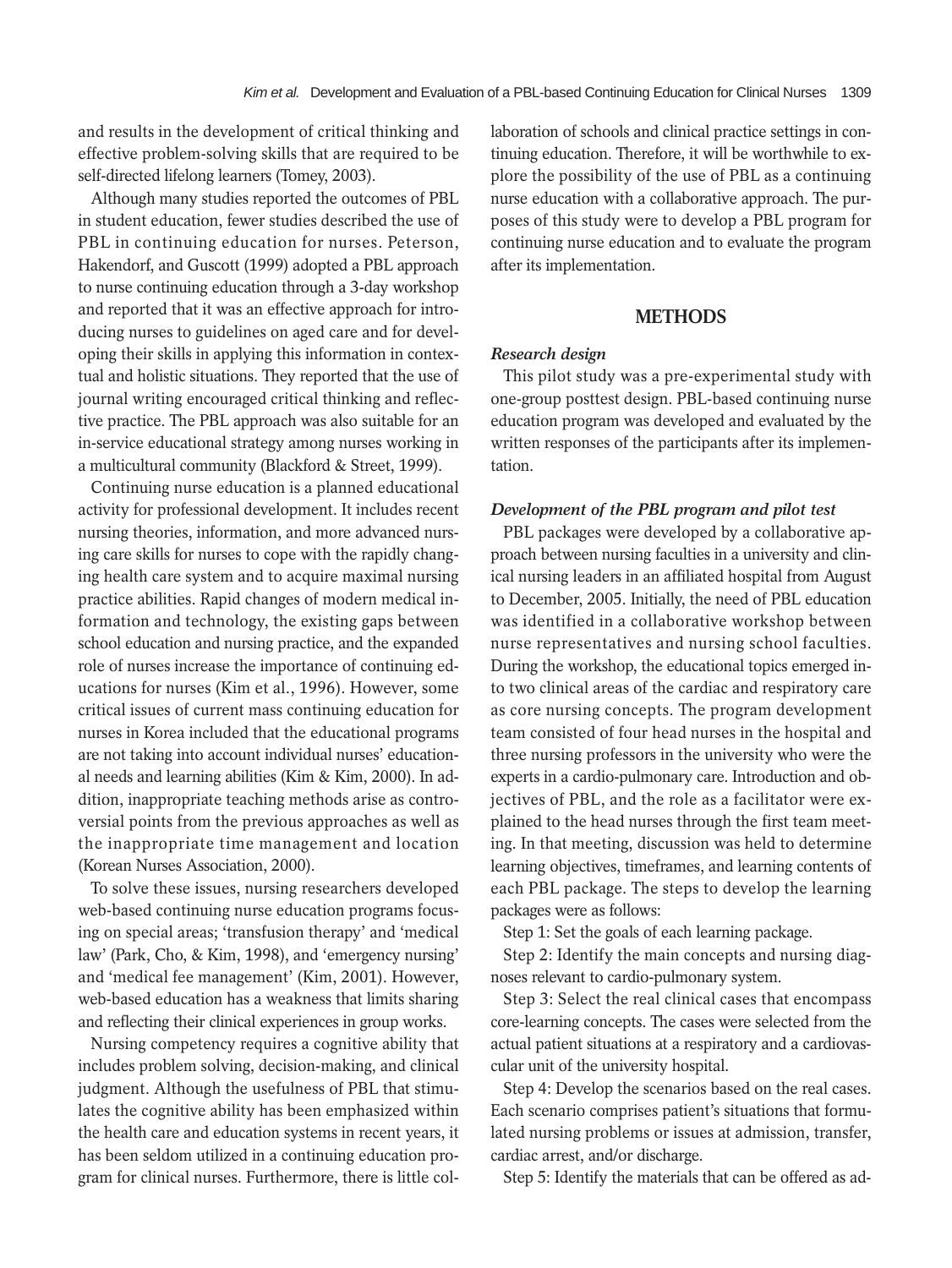ditional information such as progress notes, nursing records, lab findings, medication records, and vital sign flow sheets.

Step 6: Identify the relationships between health problems (or nursing diagnoses) and related factors, and draw a clinical mapping for each situation.

Step 7: Revise the scenarios and clinical data consistent with the clinical mapping.

Step 8: Develop tutorial guidelines that PBL facilitators can use. It includes case scenarios, questions to be asked and proper answers, clinical mapping, and relevant nursing interventions and outcomes.

Step 9: Modify the developed program through the pilot test.

Prior to the implementation, a pilot class for each case was performed by one of the facilitators and observed by the others in a separate room through one-sided mirror, which was very useful for facilitators to allocate time in advance and gain some ideas how to manage their own group.

# *Implementation of the program*

The program were implemented for 6 weeks, from January through February in 2006. The education consisted of six weekly classes and each class was three hours long. Each PBL package comprised three class sessions. Four head nurses and one nursing professor (who is one of the investigators) who were trained the facilitator's role in the program development team played the role of facilitators in classes. One facilitator was assigned to each small group. The roles of the facilitator were to provide case scenarios and additional information in an appropriate timing and to facilitate active group works with critical and clinical reasoning skills. White boards, pens, a computer, and a beam projector were provided. A leader and a clerk were chosen in each group and they managed the classes by deriving thoughts from their group members and taking notes of discussions in their group.

In the first class session of each PBL package, the nurse participants identified the clues and nursing problems in a scenario and developed hypotheses to solve the problem or to examine the possible causing factors through group discussion. Following the completion of individual tasks by self-directed learning, the participants presented their work on the given subject matter along with their solutions to the problems in the second session. Participants were actively encouraged by mapping the medical and nursing concepts represented in each case scenario. The initial concept maps were modified after the self-learning and group discussions.

Especially, a one-hour class utilizing computerized simulator education, SimMan , along with a one-hour lecture regarding advanced cardiovascular life support (ACLS) was provided by experts in emergency medicine while participants were learning the patient case with chronic heart failure. The simulation education offered the opportunity of a hands-on practice for a cardiac arrest situation to the participants. SimMan is a total body simulator that provides realistic patient care scenarios designed for training advanced clinical skills, such as intubations of normal or difficult airway, cardiopulmonary resuscitation (CPR), and defibrillation.

#### *Evaluation of the program*

## - Study subjects

Initially, 45 nurses at a university hospital located in Seoul were recruited and assured that their participation was voluntary. They were also informed that their activity within a small group would be used only for the research and their confidentiality would be maintained. The study participants were not previously exposed to the PBL method. All 45 nurse participants agreed to participate and were divided into five small groups according to their current clinical backgrounds and careers. Five participants failed to complete the program, and then a total of 40 participants remained and were included to analyze. The entire process of this study was presented in Figure 1.

### -Data collection and analysis

After completion of each PBL modules, the participants were asked to write freely their opinions regarding two components: 1) perceived advantages and disadvantages of PBL, and 2) the possibility to use the PBL method as a continuing education. Authors carefully read their qualitative responses and key responses were grouped by similar themes. Descriptive statistics were used to obtain the frequencies and percentages of the responses.

# **RESULTS**

The two sets of PBL packages for cardiac and pulmonary systems including clinical cases and tutorial guidelines were developed. The clinical cases of each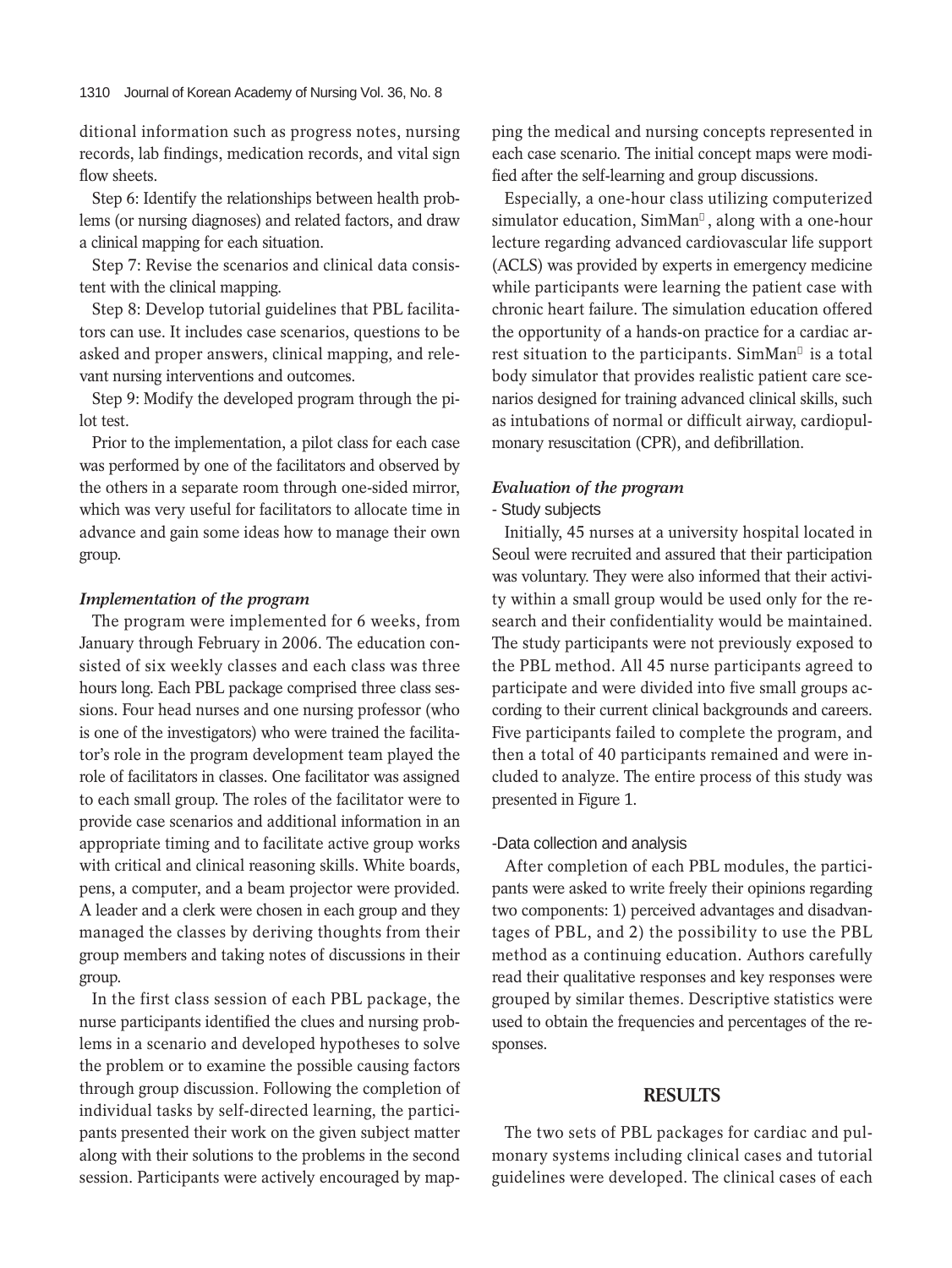PBL package included a 58-year-old male patient who complained of dyspnea and was diagnosed of chronic heart failure, and an 85-year-old female patient who complained of severe dyspnea with aggravated pneumonia and asthma. The case scenarios mainly focused on and included the following nursing diagnoses: ineffective breathing pattern, decreased cardiac output, impaired gas exchange, decreased tissue perfusion, excess fluid volume, ineffective airway clearance, risk for infection and aspiration, and imbalanced nutrition. The contents of the PBL packages have shown in Table 1.

The mean age of study participants was  $37.0 \pm 5.3$ years (ranged 28-50 years). Fifty percent of the participants (n=20) had master degrees and  $40\%$  (n=16) graduated 4-year nursing college. The 47.5% of the participants (n=19) were head nurses who were in charge of nursing units and 52.5% were staff nurses. The 77.5% of the participants (n=31) had clinical experiences longer than 10 years and the mean year of clinical experience was  $14\pm5.5$  years. Thirty percent (n=12) and 32.5% (n=13) of the participants had a working experience in cardiac and respiratory care settings. The characteristics of the study participants have shown in Table 2.

As perceived advantages of PBL, 32.5% of the participants (n=13) answered that 'the PBL was a strong motivator for self-learning' and 27.5% (n=11) answered that 'the PBL enabled them to have active learning attitudes for a group discussion'. In addition,  $20.0\%$  (n=8) answered that 'PBL was a good method to enhance their presentation skills and self-confidence' and were followed by 'it was a comprehensive approach rather than only focusing on symptom management' (15.0%); 'a good opportunity to study recent treatments and research articles' (12.5%); 'to have cooperative learning and sharing clinical experiences with other nurses' (12.5%); 'to have self-reflection of their own learning weakness' (10.0%); 'to think the importance of an evidence-based nursing' (7.5%).

| Plan                                                                                                                | Development                                               | Pilot test                                   | Implementation                                                              | Evaluation                |
|---------------------------------------------------------------------------------------------------------------------|-----------------------------------------------------------|----------------------------------------------|-----------------------------------------------------------------------------|---------------------------|
| • Needs<br>assessment<br>• Collaborative<br>approach<br>• Learning<br>objectives<br>• Core concepts<br>• Time frame | • PBL case scenar-<br><b>IOS</b><br>• Tutorial guidelines | • Pilot class for<br>each case<br>• Feedback | • Six 3-hour classes<br>$\cdot$ ACLS lecture &<br>simulation with<br>SimMan | • Open-ended<br>questions |

**Figure 1.** Process of the Development and Evaluation of the PBL Program

|  |  |  |  |  |  | Table 1. Contents of the PBL Packages |
|--|--|--|--|--|--|---------------------------------------|
|--|--|--|--|--|--|---------------------------------------|

| Packages /Time                                                                | Case Scenarios                                                                                                  |                                                  | Nursing Diagnoses                                                                                                                                               | Learning Performances                                                                                                                                                        |  |
|-------------------------------------------------------------------------------|-----------------------------------------------------------------------------------------------------------------|--------------------------------------------------|-----------------------------------------------------------------------------------------------------------------------------------------------------------------|------------------------------------------------------------------------------------------------------------------------------------------------------------------------------|--|
|                                                                               | <b>Patient Characteristics</b>                                                                                  | <b>Situation</b>                                 |                                                                                                                                                                 |                                                                                                                                                                              |  |
| Cardiac<br>Case /<br>Week 1-3<br>Weekly<br>3 hours/day<br>$(1/17 - 2/7)$      | · "SimDeuler" 58-year-old male<br>Diagnosis: CHF, MI,<br>Hypertension<br>· C/C: chest pain,<br>dyspnea, fatigue | Ward<br>Admission<br>Cardiac arrest<br>Discharge | Decreased cardiac output<br>Ineffective breathing pattern<br>Impaired gas exchange<br>Ineffective tissue perfusion<br>Excess fluid volume                       | · Presentation:<br>- Evidence-based nursing protocols<br>- Coping protocols for the patients<br>with emergency situation<br>$\cdot$ ACLS lecture & simulation<br>with SimMan |  |
| Pulmonary<br>Case /<br>Week $4-6$<br>Weekly<br>3 hours/day<br>$(2/14 - 2/28)$ | ChaSooMi" 85-year-old female<br>Diagnosis: Asthma, Pneumonia<br>· C/C: cough, dyspnea,<br>sputum, fever         | ER<br>Admission<br><b>ICU</b><br>Ward            | · Ineffective breathing pattern<br>Impaired gas exchange<br>· Risk for infection<br>Ineffective airway clearance<br>Risk for aspiration<br>Imbalanced nutrition | · Presentation:<br>- Evidence-based nursing protocols;<br>Prevention and management<br>for the patients with dyspnea<br>and aspiration                                       |  |

\*Common group works:

·Participation in a small group discussion

Clinical reasoning and mapping in a group discussion

Self-directed learning tasks

Reading relevant evidence-based research papers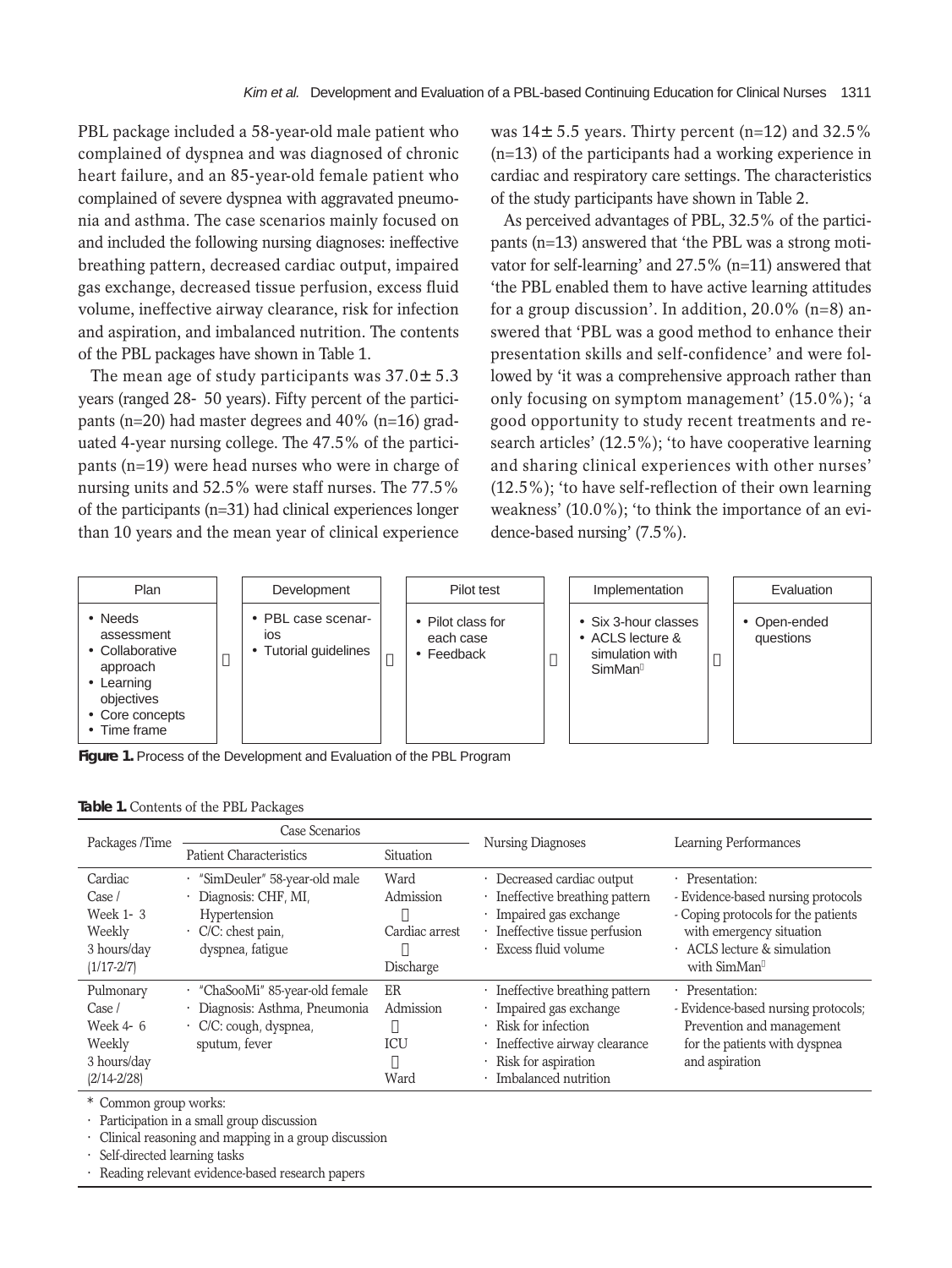#### 1312 Journal of Korean Academy of Nursing Vol. 36, No. 8

On the other hand, the participants perceived disadvantages that 'the PBL process was a burden in preparing individual learning tasks compared with lecturebased education' (25.0%), and followed by 'too much time-consuming work compared to final outcomes' (20.0%), and 'lack of direction of the facilitator and need to summarize the key study concepts at the end of the modules with a short lecture by the facilitator'

(17.5%); 'lack of time to do group work because of different duty schedules' (17.5.%).

In regards to the potential of PBL as a means of continuing education, 20.0% of the participants  $(n=8)$ strongly agreed to use PBL in continuing or in-service education for clinical nurses, and 37.5% (n=15) answered that PBL can be an alternative method to mass continuing education if some modifications could be

Table 2. Characteristics of the Study Participants (N=40)

| Variables                              |                | Frequency (%)        |
|----------------------------------------|----------------|----------------------|
| Age                                    | Range          | 28 - 50 years        |
|                                        | $M\pm SD$      | $37.0 \pm 5.3$ years |
| education                              | Junior college | $4(10.0\%)$          |
|                                        | College        | 16 (40.0%)           |
|                                        | Master degree  | 20 (50.0%)           |
| Job position                           | Staff nurse    | 21 (52.5%)           |
|                                        | Head nurse     | 19 (47.5%)           |
| Total clinical years                   | $5 - 10$ years | $9(22.5\%)$          |
|                                        | 11 - 20 years  | 23 (57.5%)           |
|                                        | 21 - 25 years  | $8(20.0\%)$          |
|                                        | $M\pm SD$      | $14\pm 5.5$ years    |
| Working experience in cardiac unit     | Yes            | 12 (30.0%)           |
|                                        | No             | 28 (70.0%)           |
| Working experience in respiratory unit | Yes            | 13 (32.5%)           |
|                                        | No             | 27 (67.5%)           |

#### **Table 3.** Subjective Responses for the PBL-based Continuing Education (N=40)

| Responses                 | Main themes                                                                       | Frequency $(\%)^*$ |
|---------------------------|-----------------------------------------------------------------------------------|--------------------|
| Perceived advantages      | Self-motivation for learning                                                      | 13 (32.5)          |
|                           | Active attitude for a group discussion                                            | 11 (27.5)          |
|                           | Enhanced presentation skills and self-confidence                                  | 8(20.0)            |
|                           | Comprehensive approach rather than only symptom management                        | 6(15.0)            |
|                           | Using of recent treatments and journals                                           | 5(12.5)            |
|                           | Cooperative learning and sharing clinical experiences with other nurses           | 5(12.5)            |
|                           | Self-reflection of their own learning weaknesses                                  | 4(10.0)            |
|                           | Recognition of an evidence-based nursing                                          | 3(7.5)             |
| Perceived disadvantages   | Being a burden due to preparing individual tasks                                  | 10(25.0)           |
|                           | · Too much time-consuming work compared to the final outcomes                     | 8(20.0)            |
|                           | Lack of direction of the facilitator and need to summarize the key study concepts | 7(17.5)            |
|                           | at the end of the modules with a short lecture                                    |                    |
|                           | Lack of time to do group work because of different duty schedule                  | 7(17.5)            |
|                           | Too much long period for the continuing education                                 | 2(5.0)             |
|                           | · Different learning outputs depend on the abilities of group members             | 2(5.0)             |
| Possibility to use PBL as | Strongly recommended as a continuing education                                    | 8(20.0)            |
| a continuing education    | Can be an alternative if modifications are made:                                  | 15 (37.5)          |
|                           | - Grouping with nurses who had similar clinical experiences or interests          | 4(10.0)            |
|                           | - Narrowing the subjects down to an in-depth contents                             | 4(10.0)            |
|                           | - Specifying the course outlines                                                  | 3(7.5)             |
|                           | - Increasing the time for simulation-based learning                               | 2(5.0)             |
|                           | - Modifying the education time to an all day learning for 1 or 2 days             | 2(5.0)             |
|                           | · Not suitable for clinical nurses                                                | 8(20.0)            |
|                           | · No answers                                                                      | 9(22.5)            |

\* The answers can be duplicated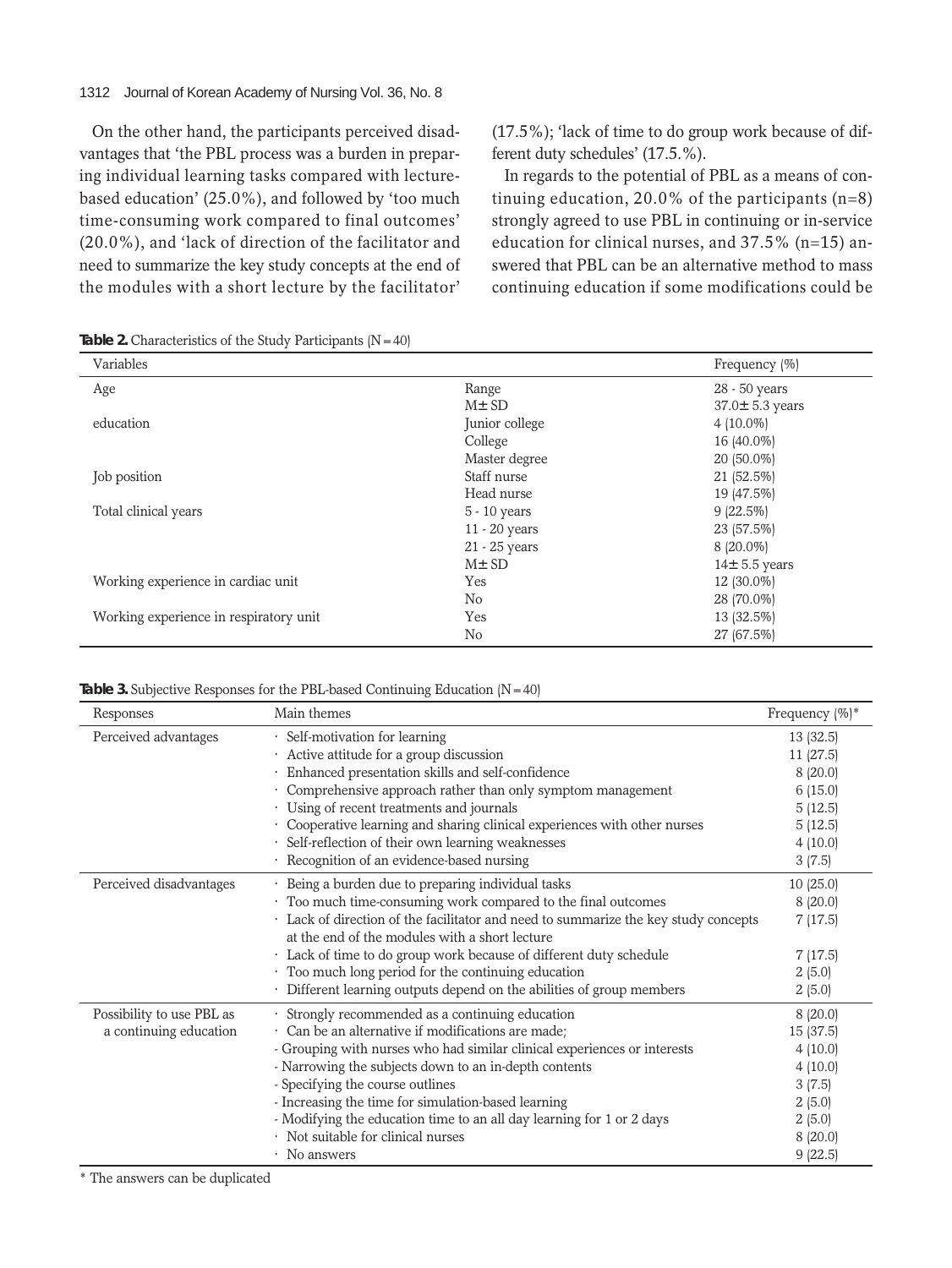made in the following aspects; grouping with nurses who had similar clinical backgrounds or interests, narrowing the educational topics into short-term courses and specific to nurses' clinical backgrounds, specifying the course outlines, and increasing the time for simulationbased learning. However, about 20.0% of the participants (n=8) answered that the PBL method was not suitable for clinical nurses. The participants' subjective responses for the PBL program are summarized in Table 3.

# **DISCUSSION**

Continuing education is intended for adult learners, and it should be planned to stimulate individuals' learning needs for their professional improvement. The participants in this study perceived the need of active selflearning about medical and nursing knowledge through the PBL approach. This perceived self-motivation for learning can be a positive response in terms of the potential for the use of PBL in continuing nurse education. In addition, it is encouraging to know that the nurses realized the need of evidence-based practices. However, the participants also found it difficult to know the right direction to find answers and how much information was enough. Consequently, some participants requested to have supplemental lecture by experts. This result was consistent with the findings from the study conducted for nursing students (Hwang & Jang, 2005).

The study participants were mostly senior nurses who had more than 10 years of clinical experiences (about 80%) and all participants had never been exposed to PBL before. Accordingly, they were mostly used to lecture-based education and some of them criticized that it was extremely time-consuming when compared to the outcomes of learning and the workload of a traditional lecture. However, they might miss the un-measurable outcomes that could be thinking processes to solve the problems through group work, and self-reflection for their nursing practice. The evaluation of the program was conducted by open-ended questions, thus it is necessary to assess more specifically about their positive and negative perceptions with a structured-questionnaire.

As the participants pointed out in the open-ended responses, nurses' clinical backgrounds need to be taken into account when PBL modules are developed. Nurses' working positions should be also considered in order to increase the learning outcomes of PBL. Tailored approaches such as different topics and schedules considering nurses' careers are necessary for developing and implementing PBL.

Collaborative development of the program with school researchers and hospital nurses can be a positive educational strategy for evidence-based researches and practices. For this, there is a need to communicate with each other continuously about the educational issues relevant to recent nursing practice and the feedback to improve the program. The collaborative approach in the development of PBL program was supported by a study (Blackford & Street, 1999), in which a nursing school assisted hospital nurses to enhance their practice of caring for children and families with non-English speaking backgrounds.

Most of the participants were satisfied with the simulation-based education on ACLS given by the emergency medical experts. This supports the fact that a multidisciplinary team approach will be a good strategy for a continuing education to gain cognitive interest from adult learners.

Many nurse participants brought up the issue of the management of PBL in their time-schedule and overloading to complete the learning process. Further research is needed regarding the implementation strategy such as a combining use of online computer education and offline class education that takes into account of outcome- and cost-effectiveness.

Several limitations were identified in this study. Although the facilitators led each small group after they learned about their roles through the meetings, their unfamiliarity with the PBL process still remained and the facilitating process could be somewhat different depending on the perspectives of each facilitator. Also, It is hard to generalize the findings to other hospital nurses as this is the pilot study with a small sample in a hospital.

# **CONCLUSION**

As a continuing educational strategy for clinical nurses, a PBL-based program was developed in the core nursing concepts of cardio-pulmonary system through a collaborative approach with a nursing school and a hospital. The participants perceived positive feelings that they became self-motivated, active in learning attitudes, and self-confident. In addition, 57.5% of the participants responded positively to the use of PBL as a mean of continuing education if some modifications were made in